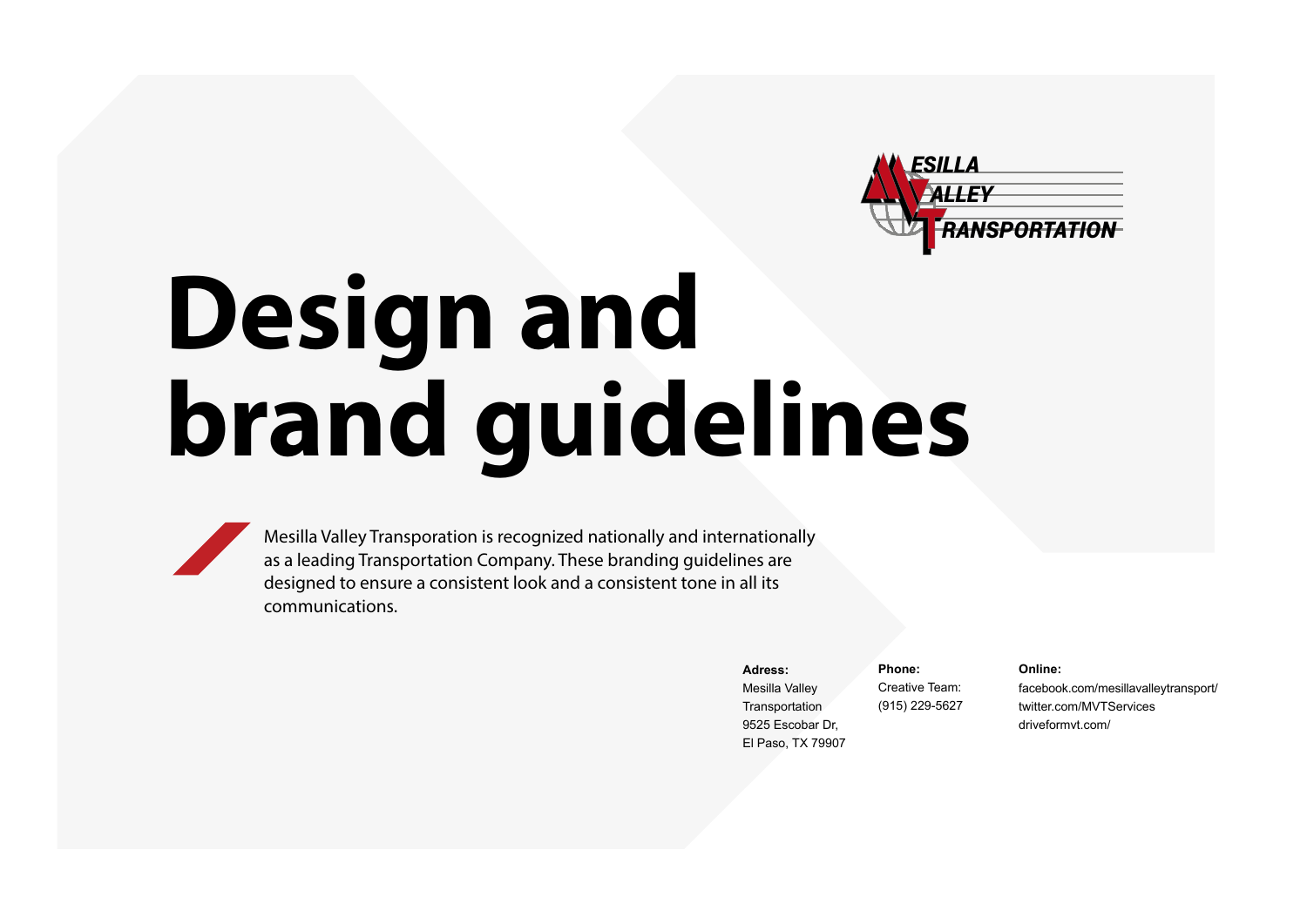### **Ensuring a consistent look and a consistent tone in all its communications.**

 $53'$ 

[Mesilla Valley Transportation](https://www.driveformvt.com/mvt-brand-guidelines/)

 $218$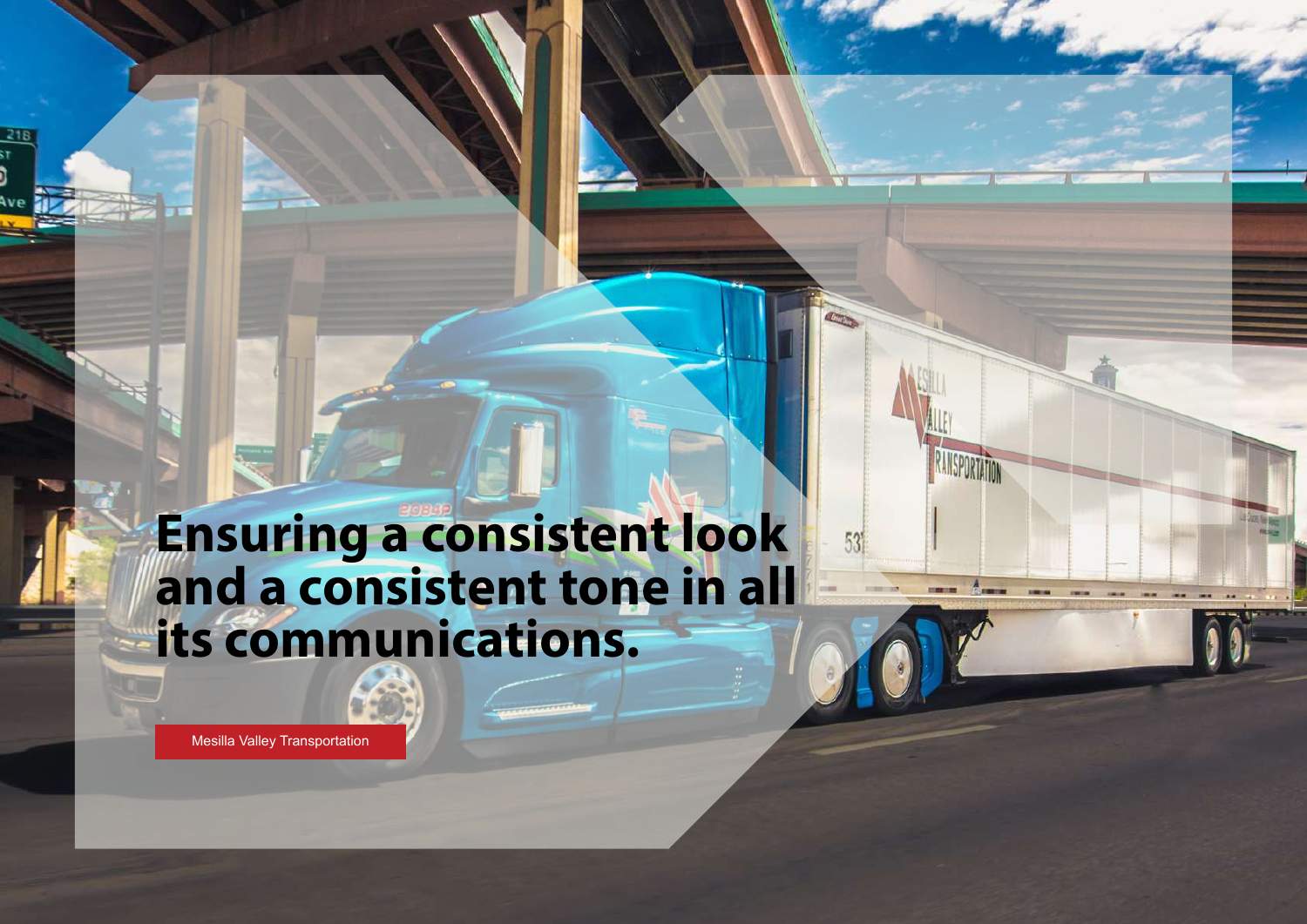### <span id="page-2-0"></span>**00.0 Table of contents** Mesilla Valley Transportation

Mesilla Valley Transportation

Click to go to page

| <b>01.0</b> Corporate logo use          | 4  |
|-----------------------------------------|----|
| 01.1 Logo and usage                     | 5  |
| <b>01.2</b> Measurements of logo        | 6  |
| 01.3 logo clear space                   | 7  |
| <b>01.4</b> Incorporating logos         | 8  |
| <b>01.5</b> Internal use logos          | 9  |
| 01.6 Incorrect use                      | 10 |
| 01.7 Voice                              | 11 |
| <b>02.0</b> The corporate typography    | 12 |
| 02.1 Primary font                       | 13 |
| 02.2 Secondary font                     | 14 |
| <b>02.3</b> Alternative font            | 15 |
| 02.4 Accesibility                       | 16 |
| <b>03.0</b> The corporate color palette | 17 |
| 03.1 Primary color palette              | 18 |
| <b>03.2</b> Secondary color palette     | 20 |
| <b>04.0</b> Use of imagery              | 21 |
| 04.1 our image style                    | 22 |
|                                         |    |



#### **About the MVT brand**

The MVT brand communicates excellence and usually serves as the first impression of MVT with any audience—in person or online.

We have developed these guidelines to promote the clear and consistent use of the MVT's identity as an International Transportation Company.

#### **The standards extend to the use of logos, colors, typography and other matters that affect MVT's identity.**

The major objective of setting brand standards is to display a clear and consistent message across all forms of communication. The Creative Team will provide strategic assistance on any branding applications that are unclear. We are passionate about our brand and we are here to help. For more information about the Mesilla Valley Transportation brand or these guidelines, please contact the Creative Team.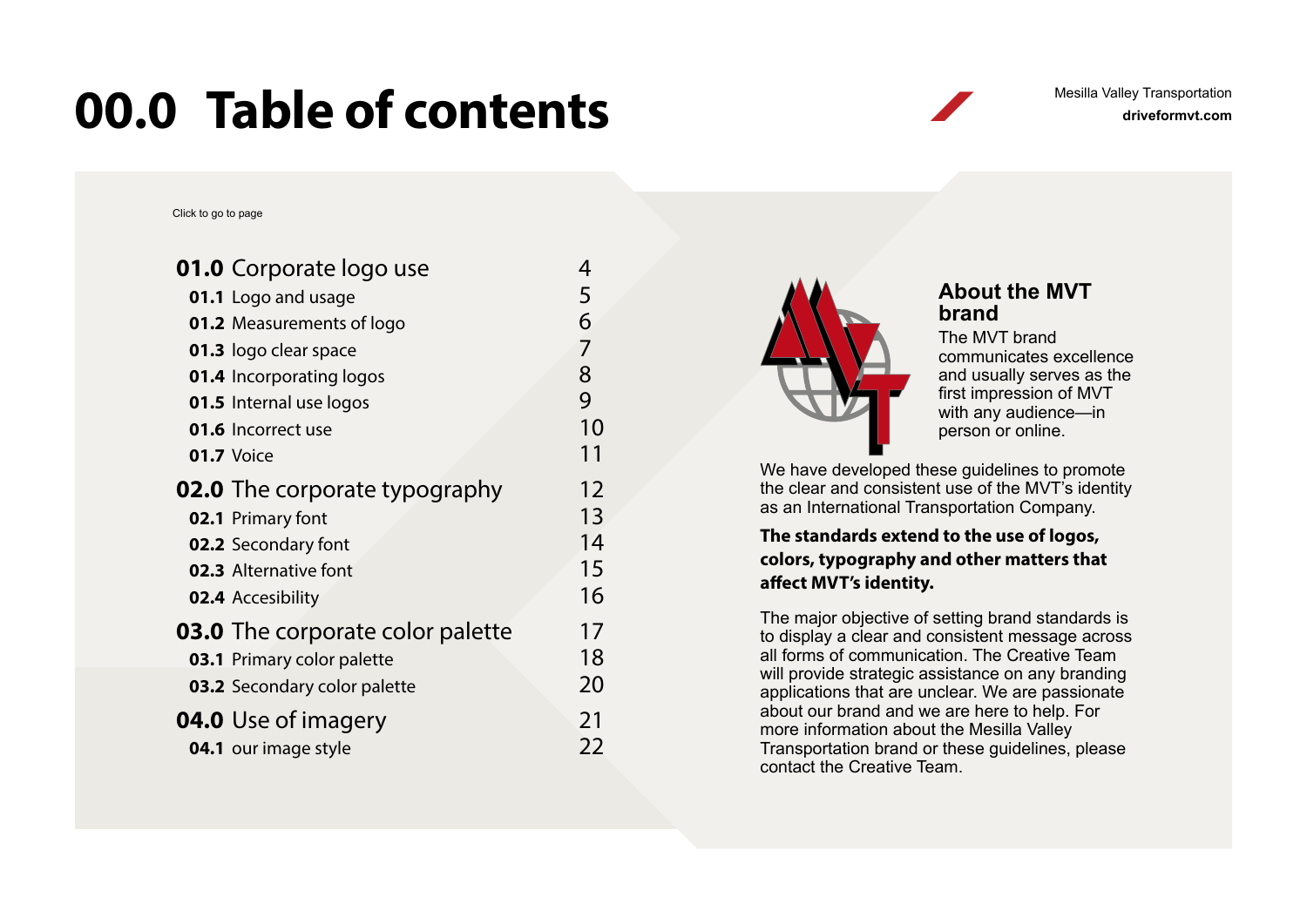# <span id="page-3-0"></span>**Corporate logo use**

The MVT logo is made up of the globe name on stripes, the initials M V T, as well as the full name written nest to the globe. The typeface is Myriad Pro, chosen for its combination of elegance and contemporary feel.

# **01**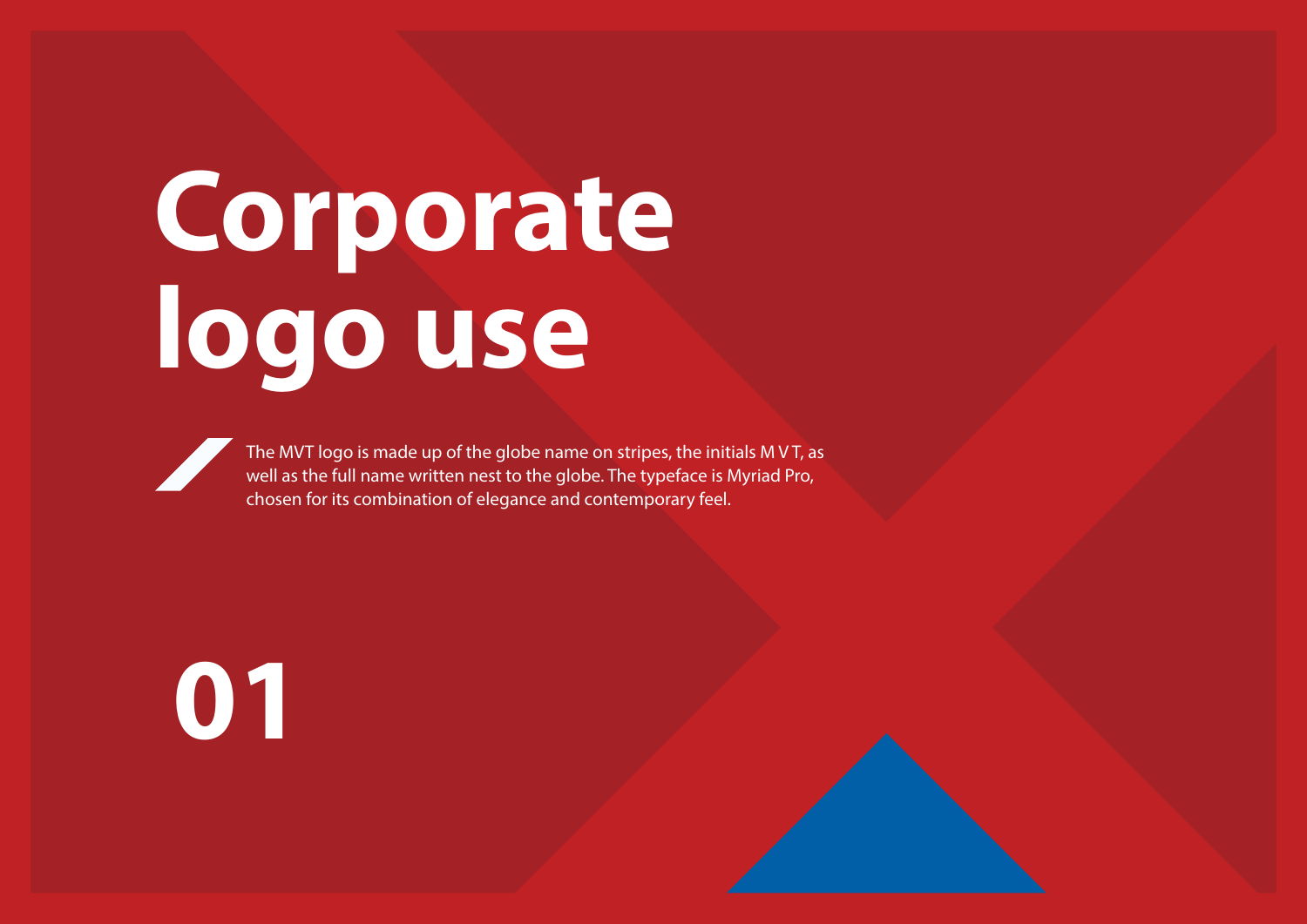### <span id="page-4-0"></span>**01.1 Logo and usage**



#### **The MVT Logo**

The MVT logo is made up of the globe name on stripes, the initials MVT, as well as the full name written nest to the globe. The typeface is Myriad Pro, chosen for its combination of elegance and contemporary feel.

The main logo should be used on all public-facing materials (direct mail, advertisements, the homepage of the website, etc.). The alternate logo is acceptable for audiences that are already familiar with the MVT brand or for internal documents. When in doubt, use the full logo or contact the Creative Team for clarification/guidance.

**1 THE ICON** 

#### 1 THE ICON 2 THE WORD MARK 3 THE BACKGROUND

A globe + the initials M V T

Gray stripes The full name in the typeface Myriad Pro

#### **ICON FULL COLOR ICON ONE COLOR DARK VERSION LIGHT VERSION**







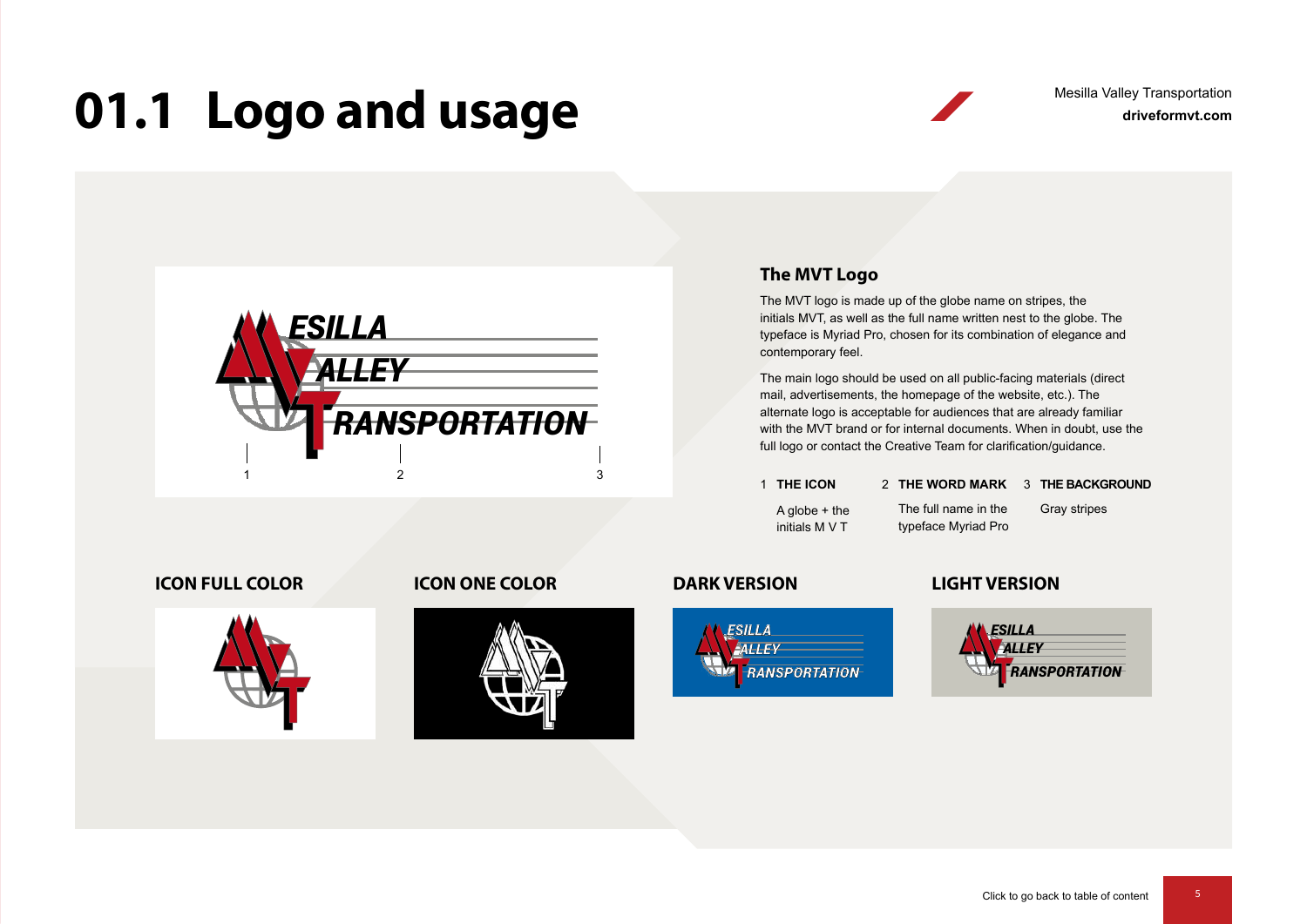## <span id="page-5-0"></span>**01.2 Measurements of logo**

**driveformvt.com** Mesilla Valley Transportation





The minimum height of the MVT logo should be 1" (25mm). **NEVER go smaller than this.** If the space you have is smaller than this, then the application medium is unsuitable. The logo does not have a maximum reproduction size.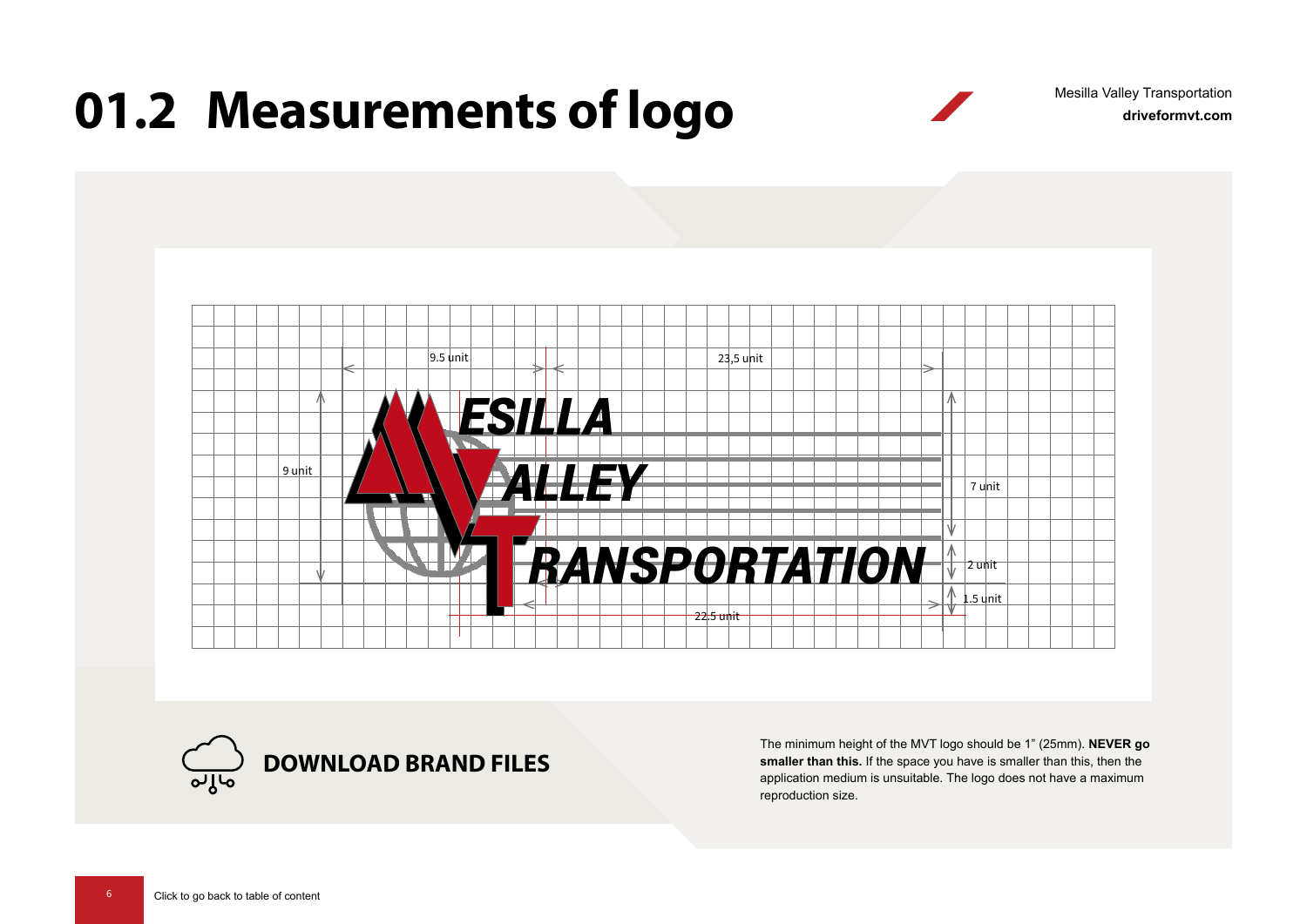### <span id="page-6-0"></span>**01.3 Logo clearspace**



**The logo should always be situated in a clear, readable location.**  The logo must always have good contrast with the background to ensure maximum impact and accessibility.

**The clear space (or exclusion zone) may be white, the color of the background or a simple area of a photo.** The clear space should never be cropped or infringed upon in any way. The clear space ratio is related to the height and width of the entire logo. The minimum clear space is the height of one of the petals. This is not a placement guide. It is a minimum only.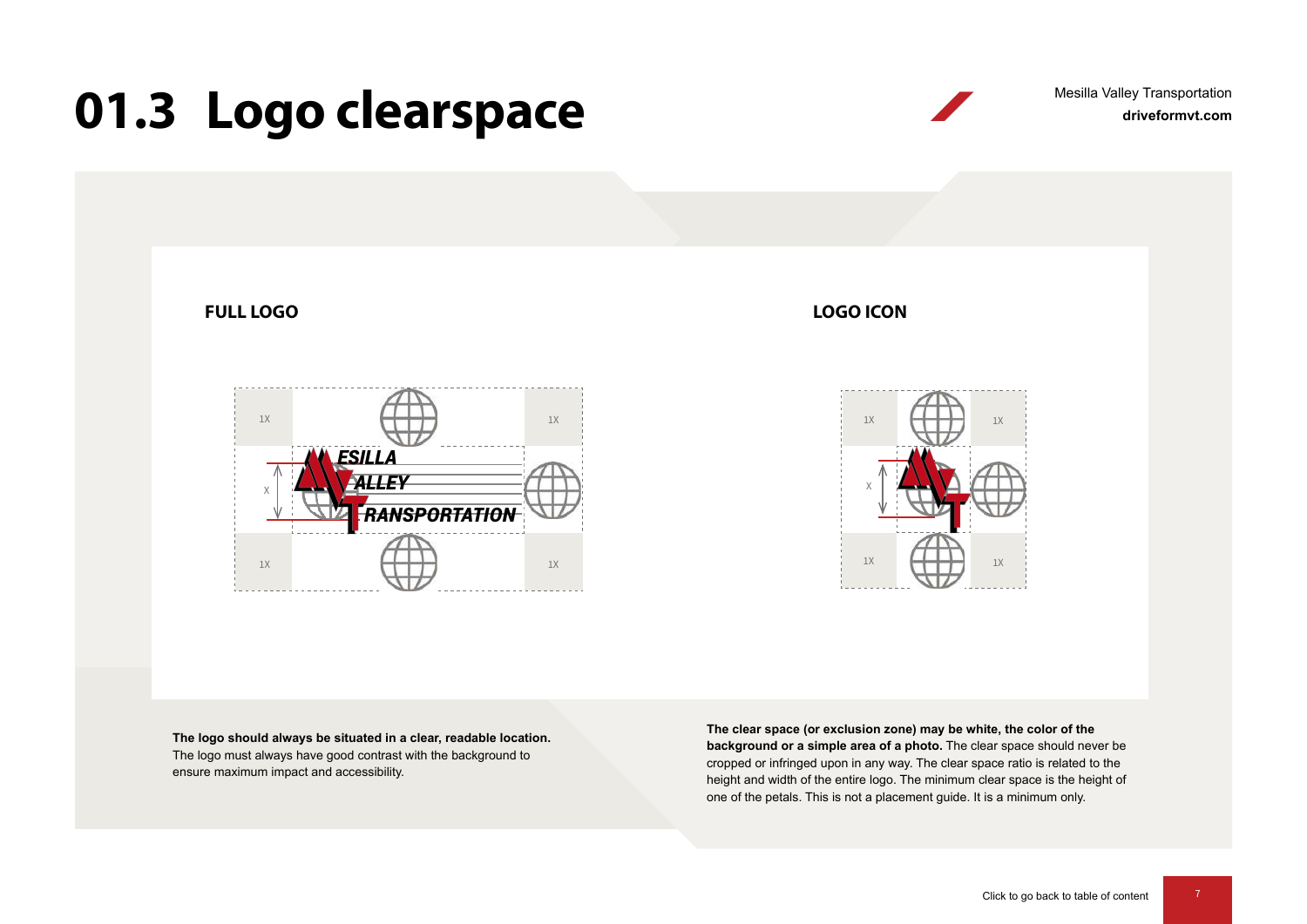### <span id="page-7-0"></span>**01.4 Incorporating sub brands** Mesilla Valley Fransportation

Mesilla Valley Transportation



[DOWNLOAD FILES](https://www.driveformvt.com/mvt-brand-guidelines/#incorporatebrands)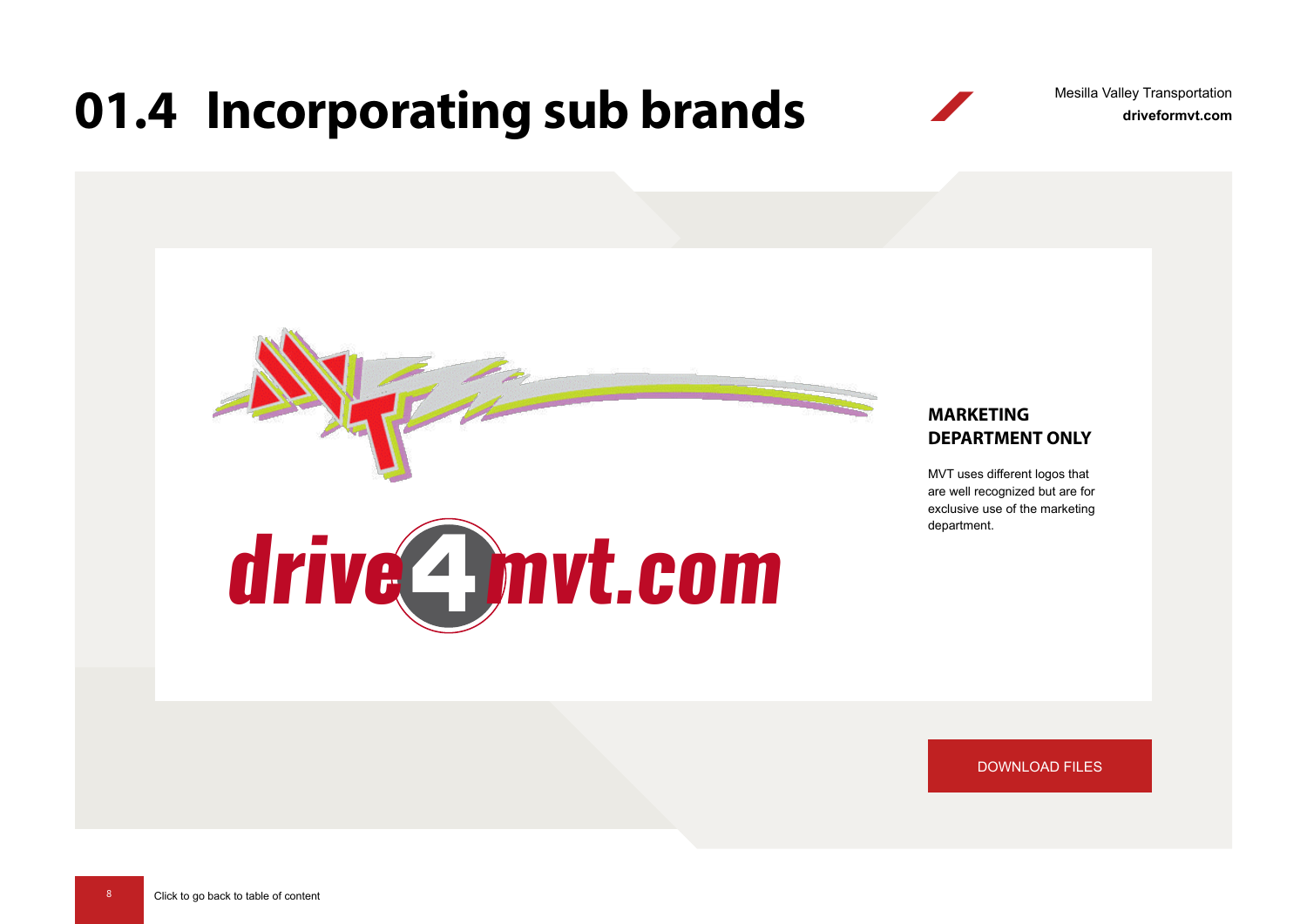### <span id="page-8-0"></span>**01.5 Internal use logos** Mesilla Valley Transportation

Mesilla Valley Transportation



Exclusive use of the marketing department.

[DOWNLOAD FILES](https://www.driveformvt.com/mvt-brand-guidelines/#internallogos)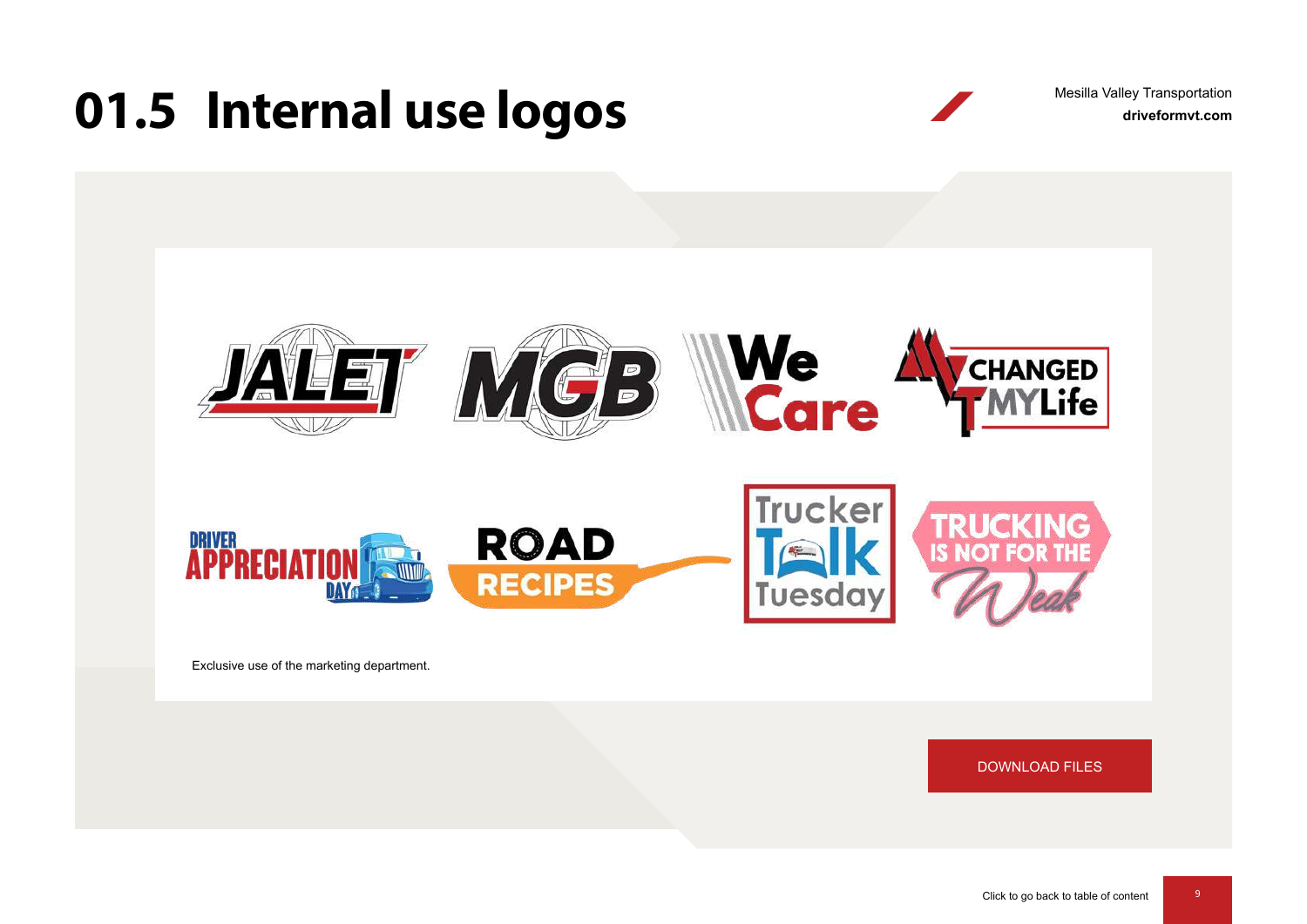### <span id="page-9-0"></span>**01.6 Incorrect use**

**driveformvt.com** Mesilla Valley Transportation

The logo should never be altered in any way. Though not an exhaustive list, here are some things NOT to do:

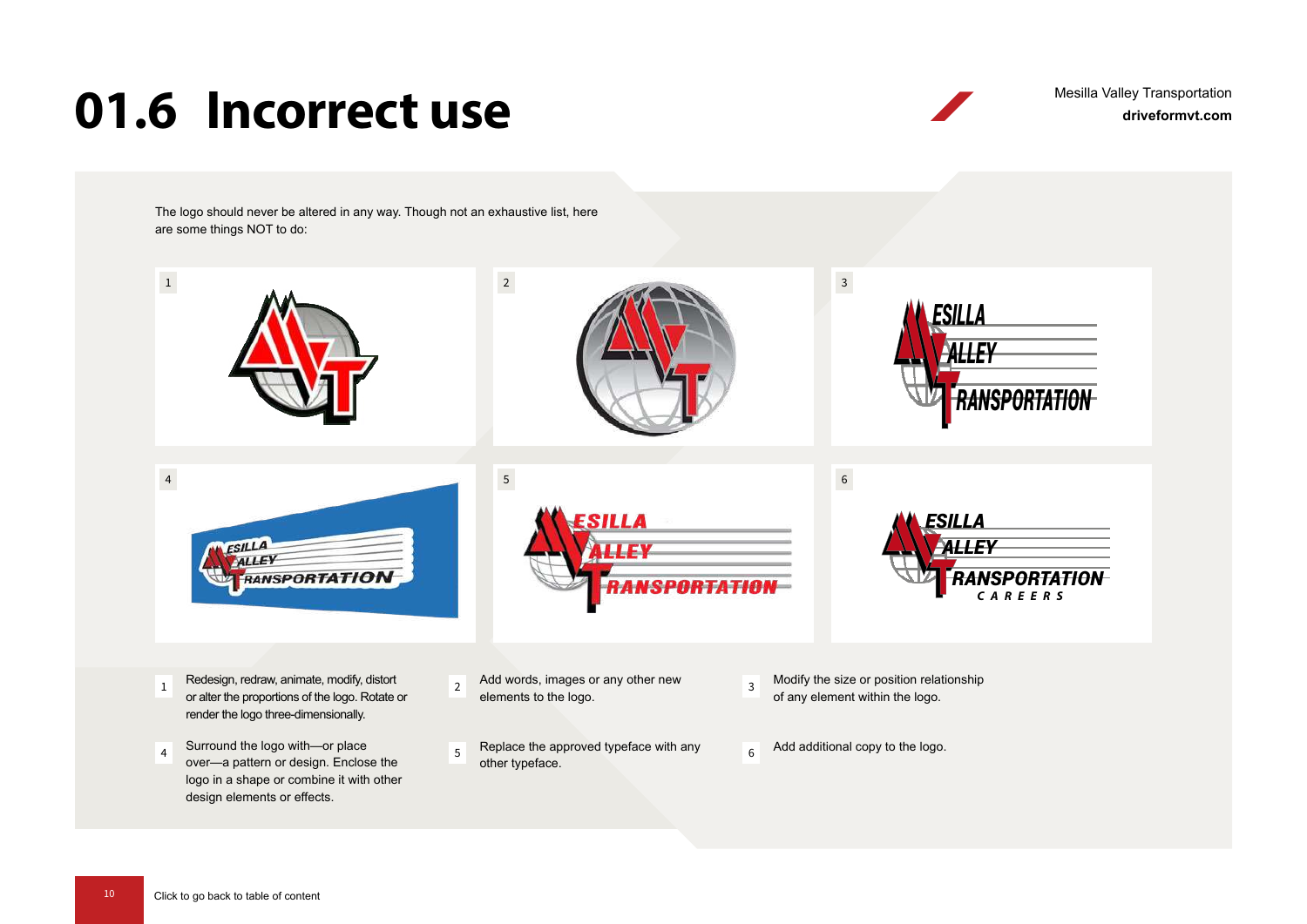### <span id="page-10-0"></span>**01.7 Voice**

**driveformvt.com** Mesilla Valley Transportation

All communications should be plain-spoken and uncomplicated with a minimum of jargon.

- **MVT is** Connected
	- Customer-focused
	- Inclusive
	- Enthusiastic

**Naming Conventions** In correspondence the first usage should include the full name: Mesilla Valley Transportation; thereafter use MVT.

#### **CORRECT**

Mesilla Valley Transporation Drive For MVT MVT MVT | Graphic Design MVT Department of Graphic Design

#### **INCORRECT**

Mesilla Valley Transportation  $\mathfrak{C}$ o Mesilla Transportation Mesilla Valley Mesilla Mesilla VIIey Transportation: Graphic Design Mesilla Vlley Transportation - Graphic Design Mesilla VIIey Transportation Dept. of Graphic Design Mesilla Valley Graphic Design Department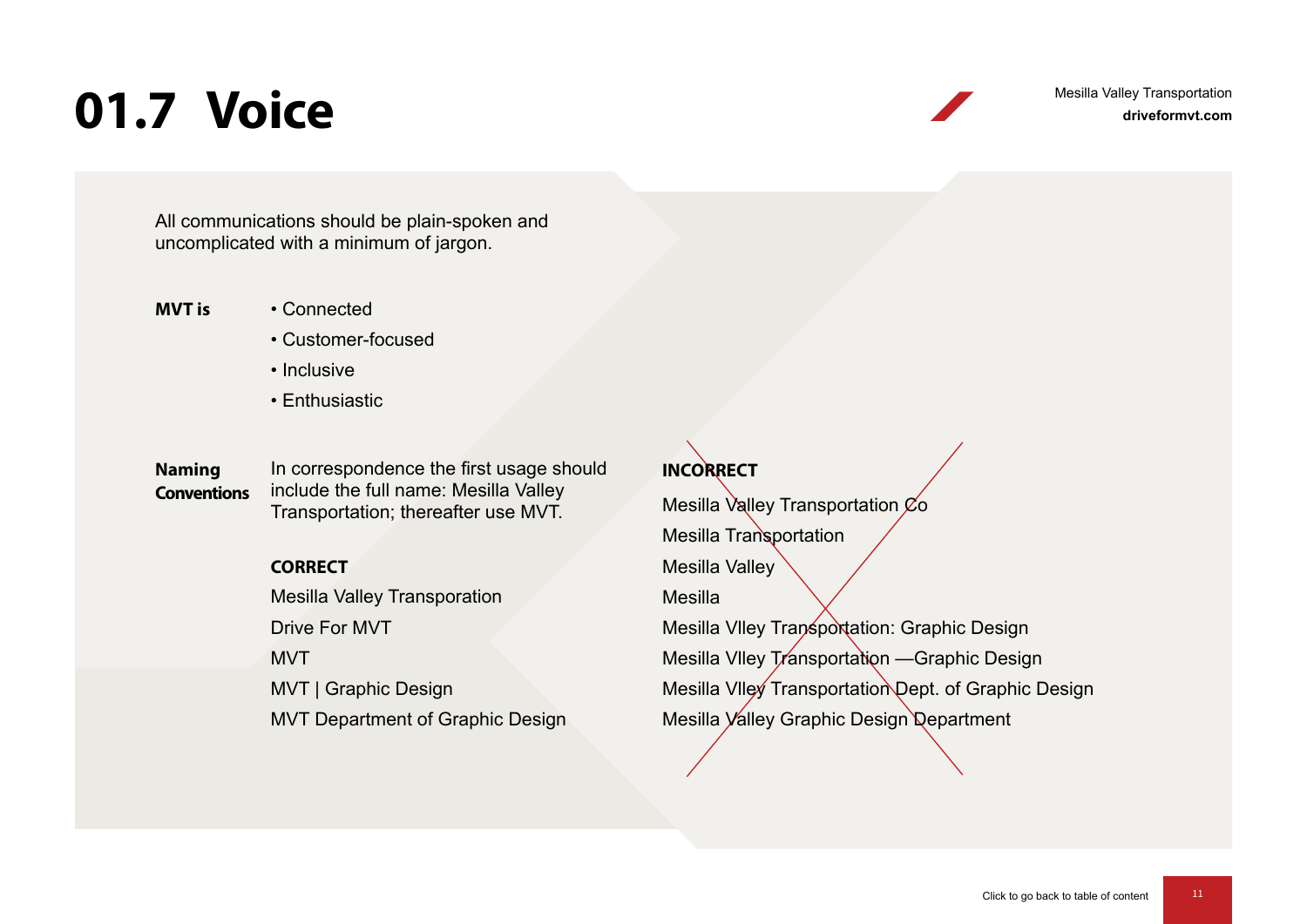# <span id="page-11-0"></span>**The corporate typography**

The type we use helps to convey the personality of our brand. The fonts exposed here are suggested. The use of these fonts is recommended for most applications, but it is not restricted only to these.

**12 Readability**<br> **Myriad is a huma**<br> **Slimbach and Ca** 

Myriad is a humanist sans-serif typeface designed by Robert Slimbach and Carol Twombly in 1991. It combines elegance, a contemporary look and a strong sense of traditio.

Where a serif font is required in combination with Myriad, use Minion Pro. Arial, also a sans-serif typeface, has been chosen for its compatibility as well as its clean, neutral look. Arial is packaged with Microsoft Windows and Mac OS X.

### **Office fonts and web fonts**

Myriad Pro and Minion Pro should be used in all printed correspondence. Arial should be used on the web and in all email correspondence.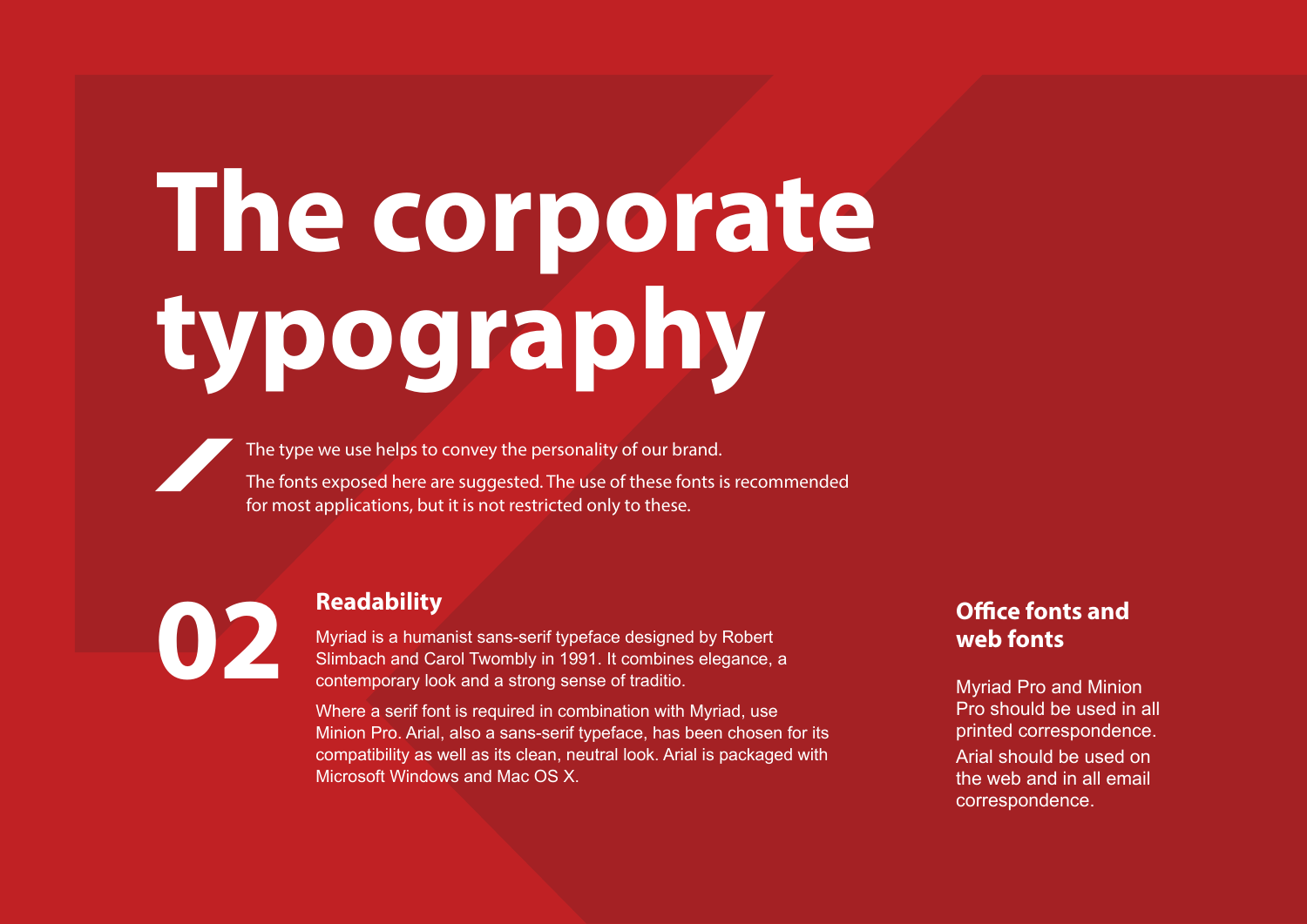## <span id="page-12-0"></span>**02.1 Primary font**

**driveformvt.com** Mesilla Valley Transportation

REGULAR AND BOLD VERSION **Myriad Pro**

**ABCDEFGHIJKLMNOPQRSTUVWXYZ abcdefghijklmnopqrstuvwxyz**

ABCDEFGHIJKLMNOPQRSTUVWXYZ abcdefghijklmnopqrstuvwxyz<br> **123456789£\$?!<>{}[]#¢™®<br>
123456789£\$?!<>{}[]#¢™®<br>
123456789£\$?!<>{}[]#¢™®** 

**123456789£\$?!<>{}[]#¢™®**

123456789£\$?!<>{}[]#¢™®

**USE**

Myriad Pro should be used in all printed correspondence.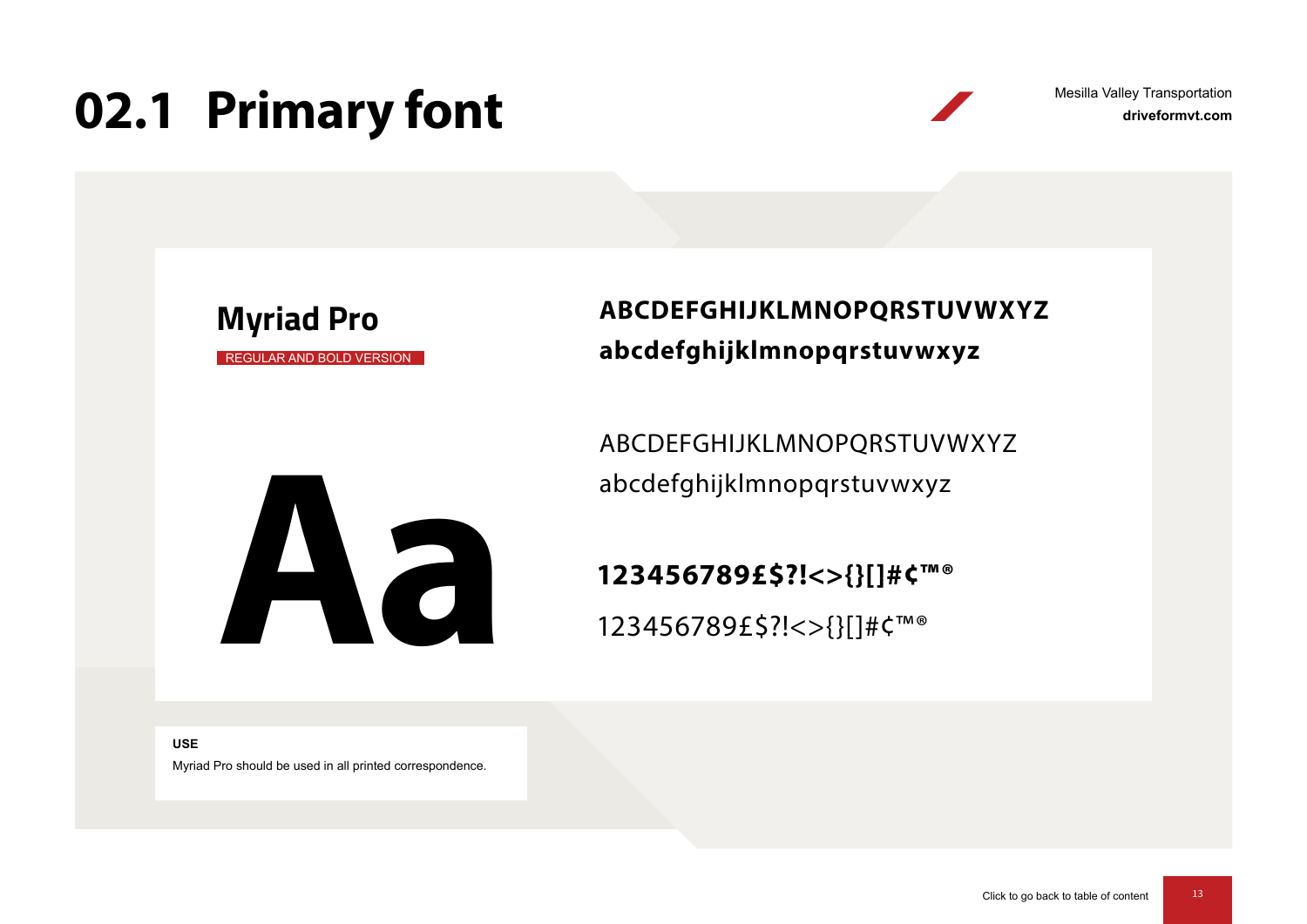### <span id="page-13-0"></span>**02.2 Secondary font**

**driveformvt.com** Mesilla Valley Transportation

Minion Pro REGULAR AND BOLD VERSION



ABCDEFGHIJKLMNOPQRSTUVWXYZ abcdefghijklmnopqrstuvwxyz

ABCDEFGHIJKLMNOPQRSTUVWXYZ

123456789£\$?!<>{}[]#¢ 123456789£\$?!<>{}[]#¢™®

**USE**

Minion Pro should be used in all printed correspondence.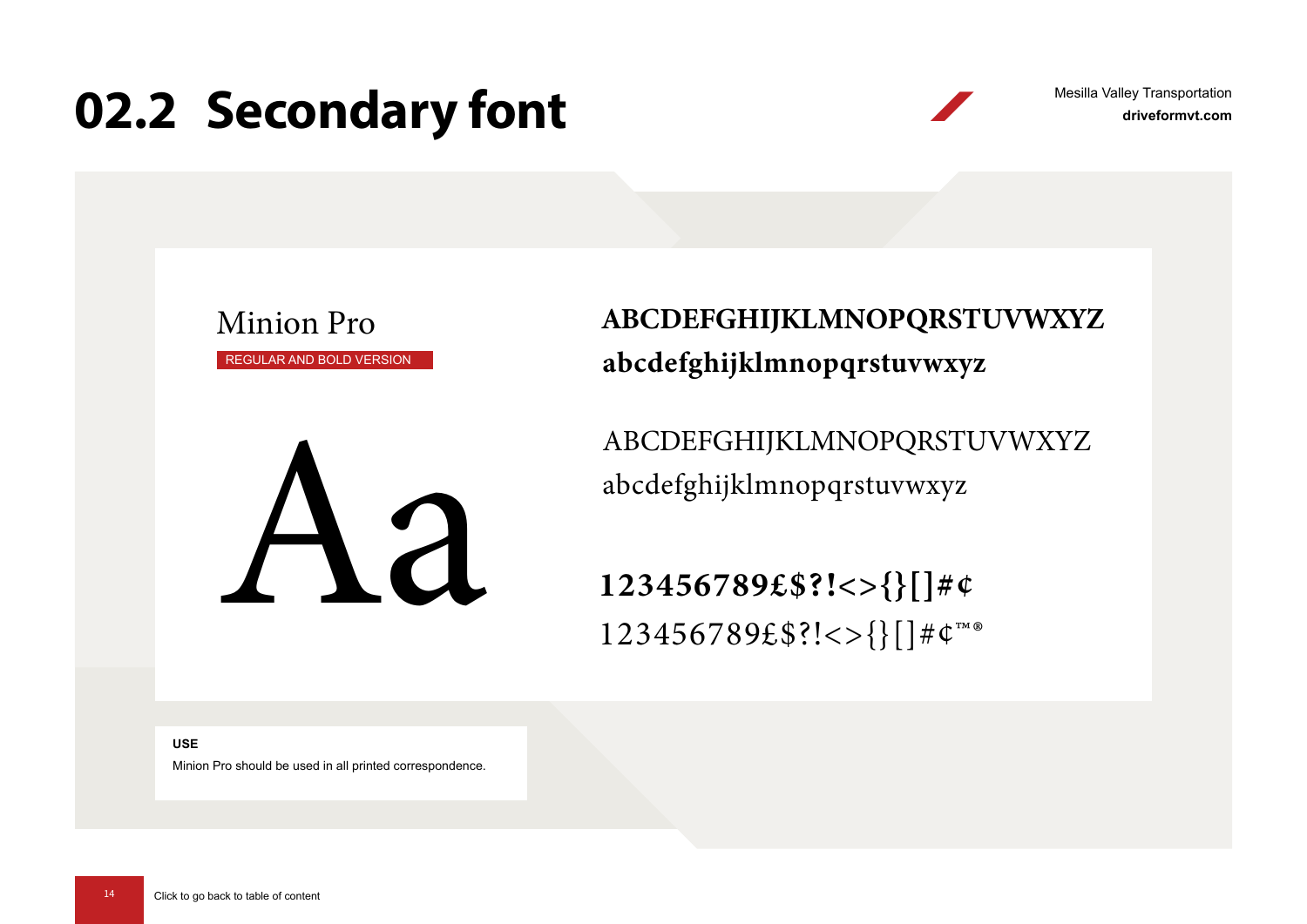### <span id="page-14-0"></span>**02.3 Alternative Font**

REGULAR AND BOLD VERSION

**Arial**

**driveformvt.com** Mesilla Valley Transportation

**ABCDEFGHIJKLMNOPQRSTUVWXYZ abcdefghijklmnopqrstuvwxyz**

ABCDEFGHIJKLMNOPQRSTUVWXYZ

abcdefghijklmnopqrstuvwxyz<br>**123456789£\$?!<>{}[]#¢™<br>123456789f\$?!<>{}[]#¢™ 123456789£\$?!<>{}[]#¢™®** 123456789£\$?!<>{}[]#¢™®

**USE**

Arial should be used on the web and in all email correspondence.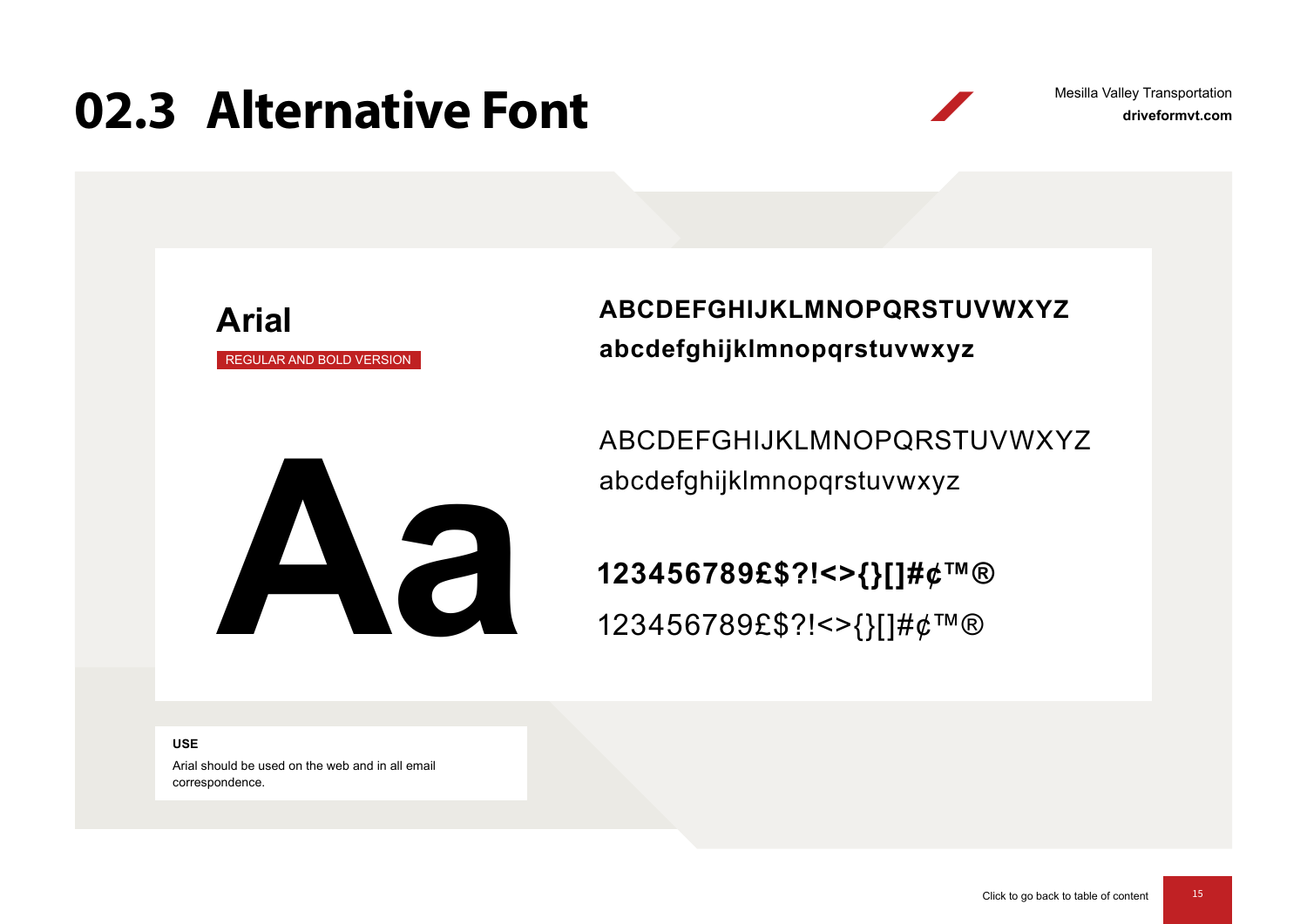### <span id="page-15-0"></span>**02.4 Accesibility**

**driveformvt.com** Mesilla Valley Transportation

Every piece of communication is an opportunity to reinforce the MVT brand. To ensure that all MVT materials, in print and web, meet current accessibility standards, please ensure that:

#### **Size**

All type is above 6pt in size.

#### **Background**

There is sufficient contrast between the text and the background color. Dark type on a white or very pale background is the most legible. White type should only be used on dark backgrounds. the type does not run over busy backgrounds as this will make it harder to read.

#### **Upper and Lower Case**

Type is set in upper and lowercase—i.e. avoid unnecessary use of ALL CAPS

#### **Paragraph**

Text should be set left aligned. Avoid centered or justified titles and text.

## **Heading 1**

## Heading 2

### **Paragraph**

Four score and seven years ago our fathers brought forth on this continent, a new nation, conceived in liberty, and dedicated to the proposition that all men are created equal.

### **Caption**

Four score and seven years ago.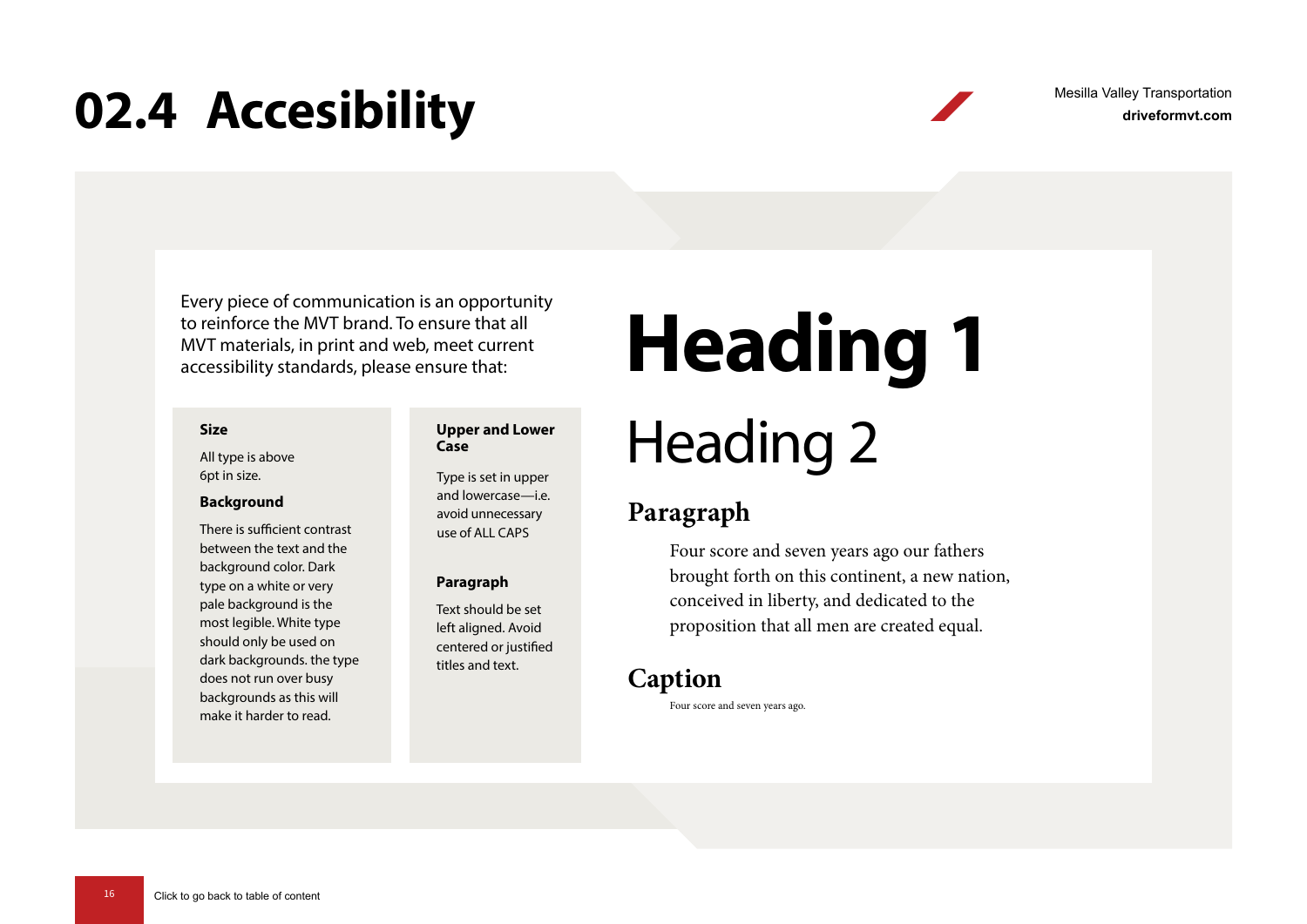# <span id="page-16-0"></span>**The corporate color palette**

The MVT color palette allows the brand to be communicated clearly and appropriately. The colors are meant to evoke excellence and stability. The secondary colors distinguish the different academic departments that make up the school.

**Primary and secondary color palettes**<br>The MVT logo uses three spot colors: Pantone® 3517,<br>Pantone® 300 and Pantone® Warm Gray 7, When The MVT logo uses three spot colors: Pantone® 3517, Pantone® 300 and Pantone® Warm Gray 7. When necessary these may be converted to their CMYK equivalents for process color printing.

### **Compatibility**

Please choose the appropriate values for the medium in which you are working. Color palettes compatible with the Adobe Creative Suite are available here:

Spot Color / Process Color

Web & Screen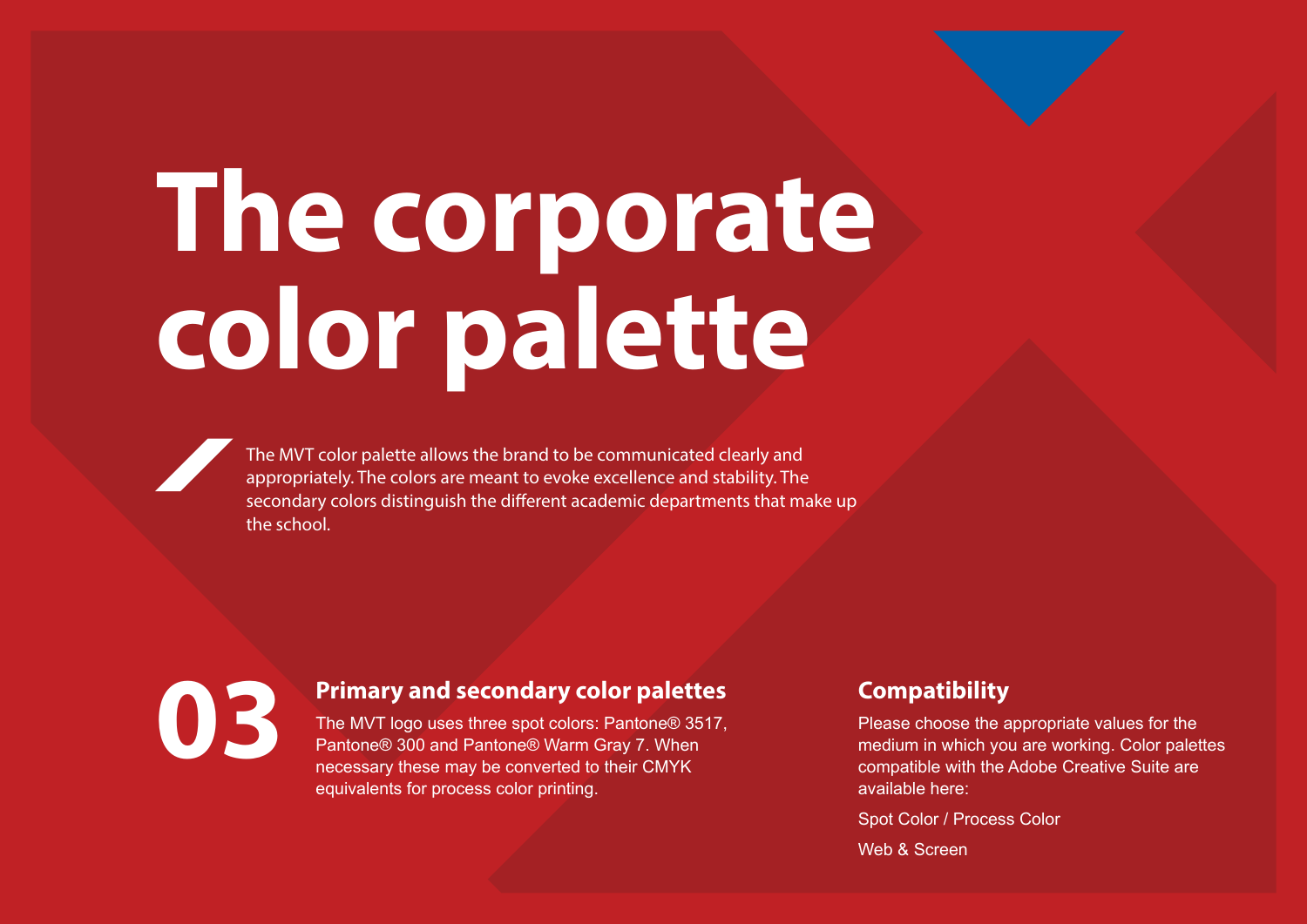## <span id="page-17-0"></span>**03.1 Primary color palette**

**driveformvt.com** Mesilla Valley Transportation

|  | 90%   |  | 90%   |
|--|-------|--|-------|
|  | 80%   |  | 80%   |
|  | 70%   |  | 70%   |
|  | 60%   |  | 60%   |
|  | 50%   |  | 50%   |
|  | 40%   |  | 40%   |
|  | 30%   |  | 30%   |
|  | 20%   |  | 20%   |
|  | 10%   |  | 10%   |
|  | $0\%$ |  | $0\%$ |

#### **COLOR CODES**

CMYK C17 M96 Y93 K7 RGB R192 G33 B37 PANTONE 3517 Web C02125

#### **COLOR CODES**

| <b>CMYK</b>    | C100 M54 Y4 K0 |
|----------------|----------------|
| <b>RGB</b>     | RO G106 B175   |
| <b>PANTONE</b> | 300            |
| Web            | 0060A8         |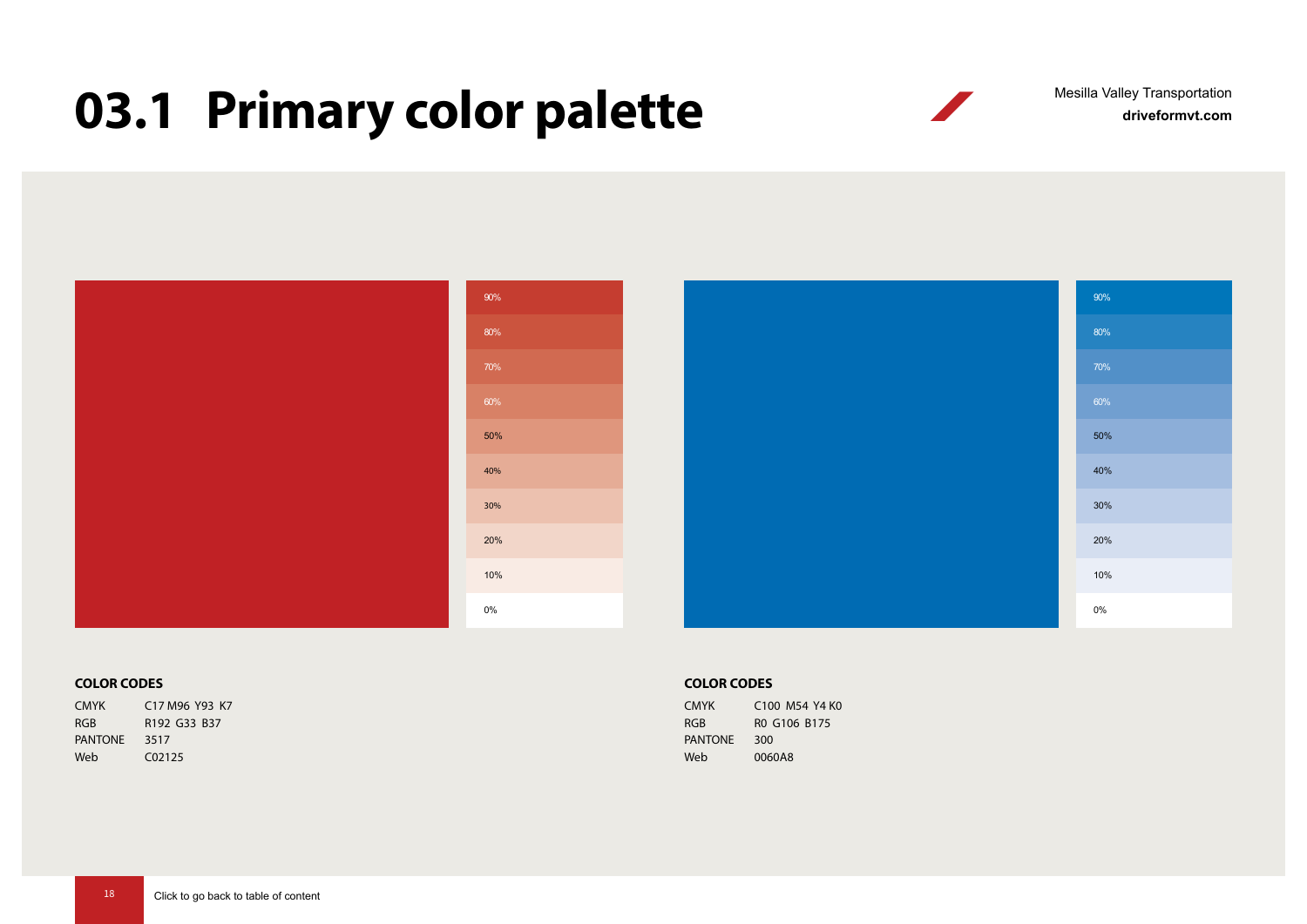Mesilla Valley Transportation

**driveformvt.com**





#### **COLOR CODES**

CMYK C0 M0 Y0 K50 PANTONE Warm Gray 6 RGB R147 G149 B152 Web 9D9C9C

#### **COLOR CODES**

| <b>CMYK</b>    | CO MO YO K100        |
|----------------|----------------------|
| <b>PANTONE</b> | <b>Process Black</b> |
| RGB            | <b>RO GO BO</b>      |
| Web            | 000000               |

#### $\bigoplus$

When printing in CMYK, black should be built as Rich Black (C60 M40 Y40 K100) when applied to solid fields. (Note Rich Black should never be applied to text.)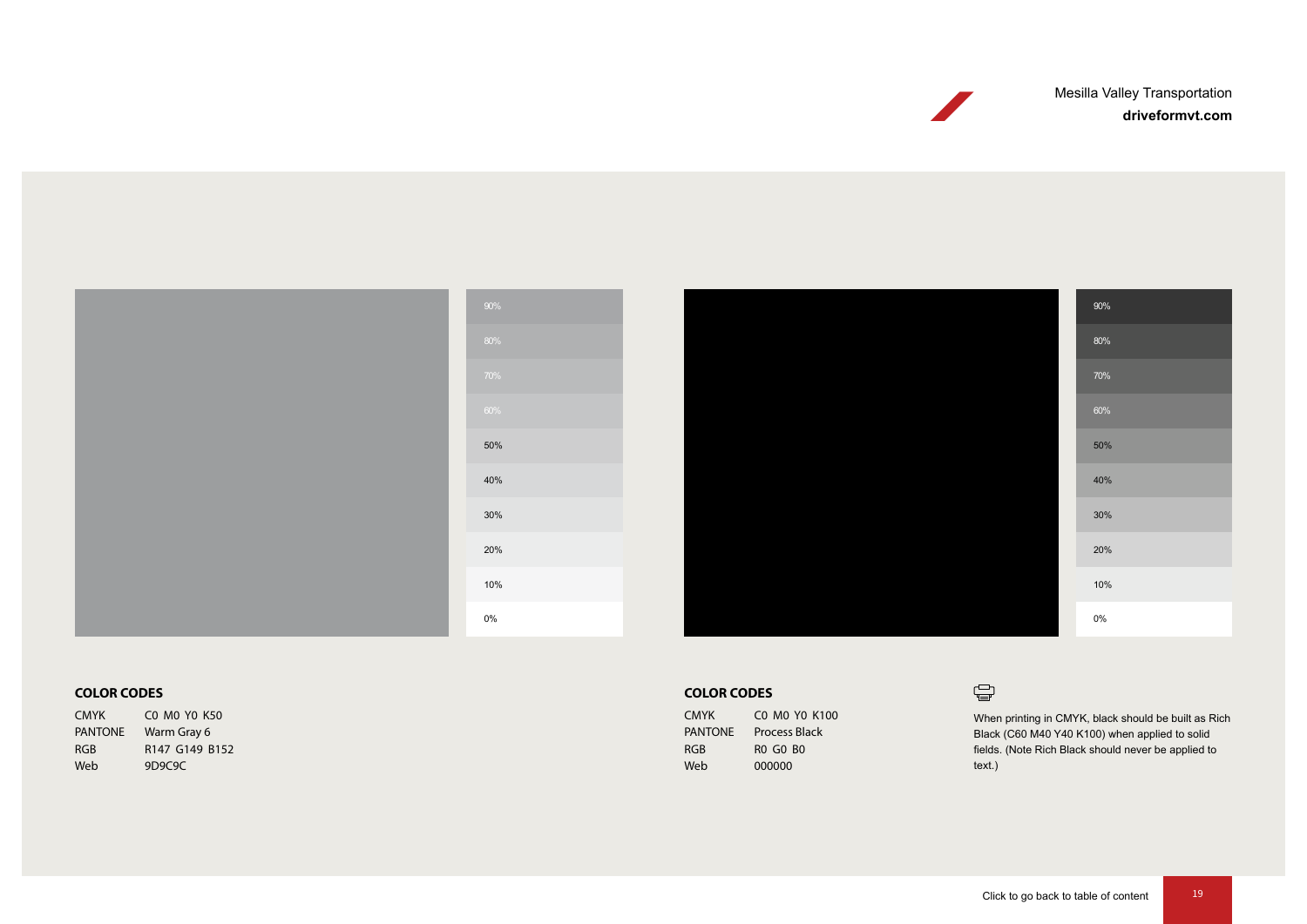## <span id="page-19-0"></span>**03.2 Secondary color palette**

**driveformvt.com** Mesilla Valley Transportation

 $\sqrt{2}$ 

#### **APPLICATION OF THE COLOR** Printed and digital assets

| <b>COLOR CODES</b>                                                          | 80% | <b>COLOR CODES</b>                                                         | 80% |
|-----------------------------------------------------------------------------|-----|----------------------------------------------------------------------------|-----|
| C4 M75 Y94 K0<br><b>CMYK</b><br><b>RGB</b><br>R255 G92 B32<br>Web<br>e15c20 | 60% | C71 M1 Y2 K0<br><b>CMYK</b><br>RO G183 B229<br><b>RGB</b><br>00b7e5<br>Web | 60% |
|                                                                             | 40% |                                                                            | 40% |
|                                                                             | 20% |                                                                            | 20% |

| <b>COLOR CODES</b>                                                           | 80% | <b>COLOR CODES</b>                                                          | 80% |
|------------------------------------------------------------------------------|-----|-----------------------------------------------------------------------------|-----|
| C6 M13 Y87 K0<br><b>CMYK</b><br><b>RGB</b><br>R245 G213 B44<br>Web<br>f5d52c | 60% | C5 M75 Y69 K0<br><b>CMYK</b><br>R225 G92 B73<br><b>RGB</b><br>Web<br>e15c49 | 60% |
|                                                                              | 40% |                                                                             | 40% |
|                                                                              | 20% |                                                                             | 20% |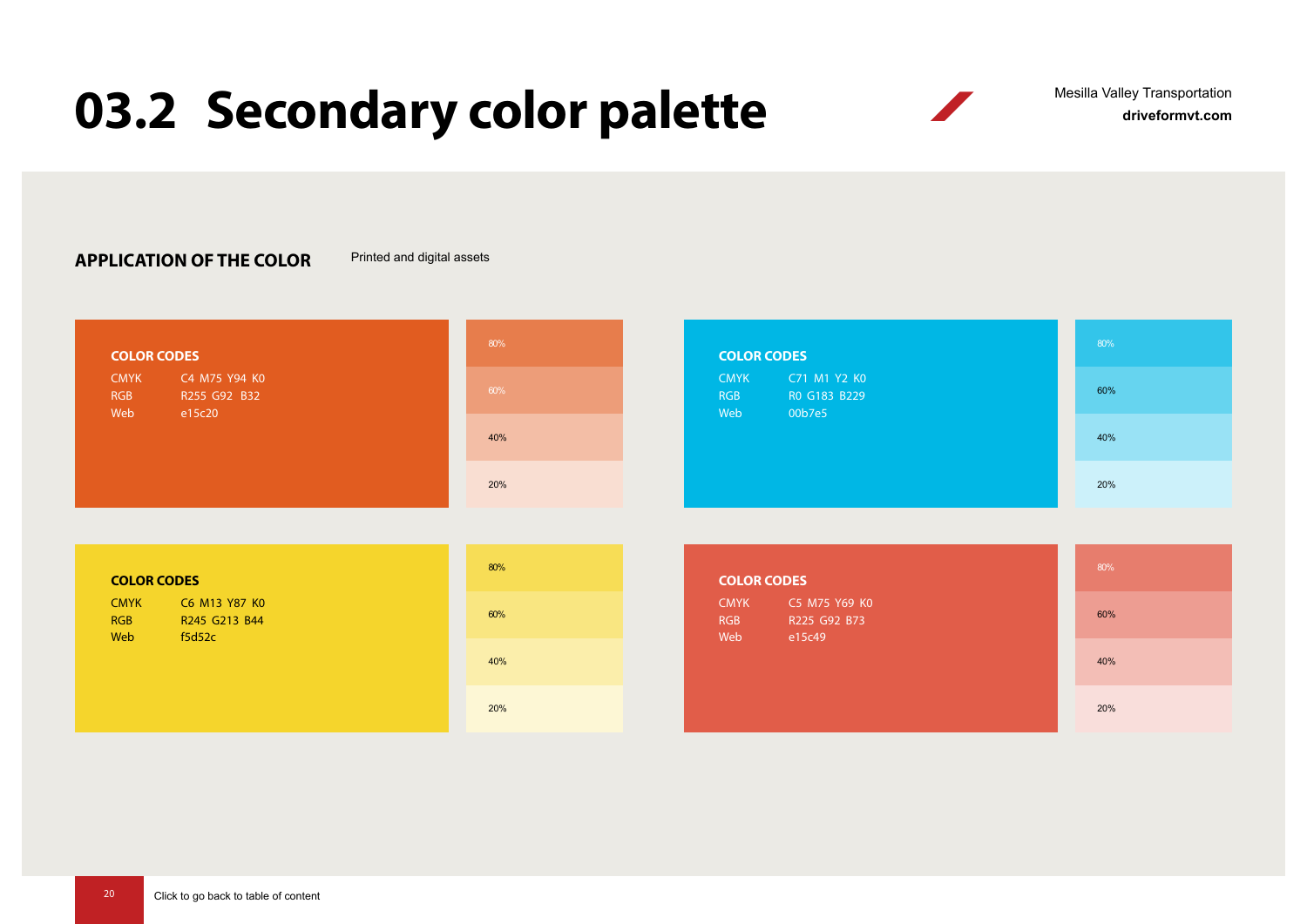# <span id="page-20-0"></span>**Use of imagery**

Photography is a powerful and dynamic tool.

Our values and ethos are reflected in the images we use. They should communicate the diversity, energy and personality of what we do. Photography should convey emotions and atmosphere. Look beyond the straightforward and typical to find a more inspirational perspective. Consider detail or unusual angles to increase impact and create effective communications.

**04**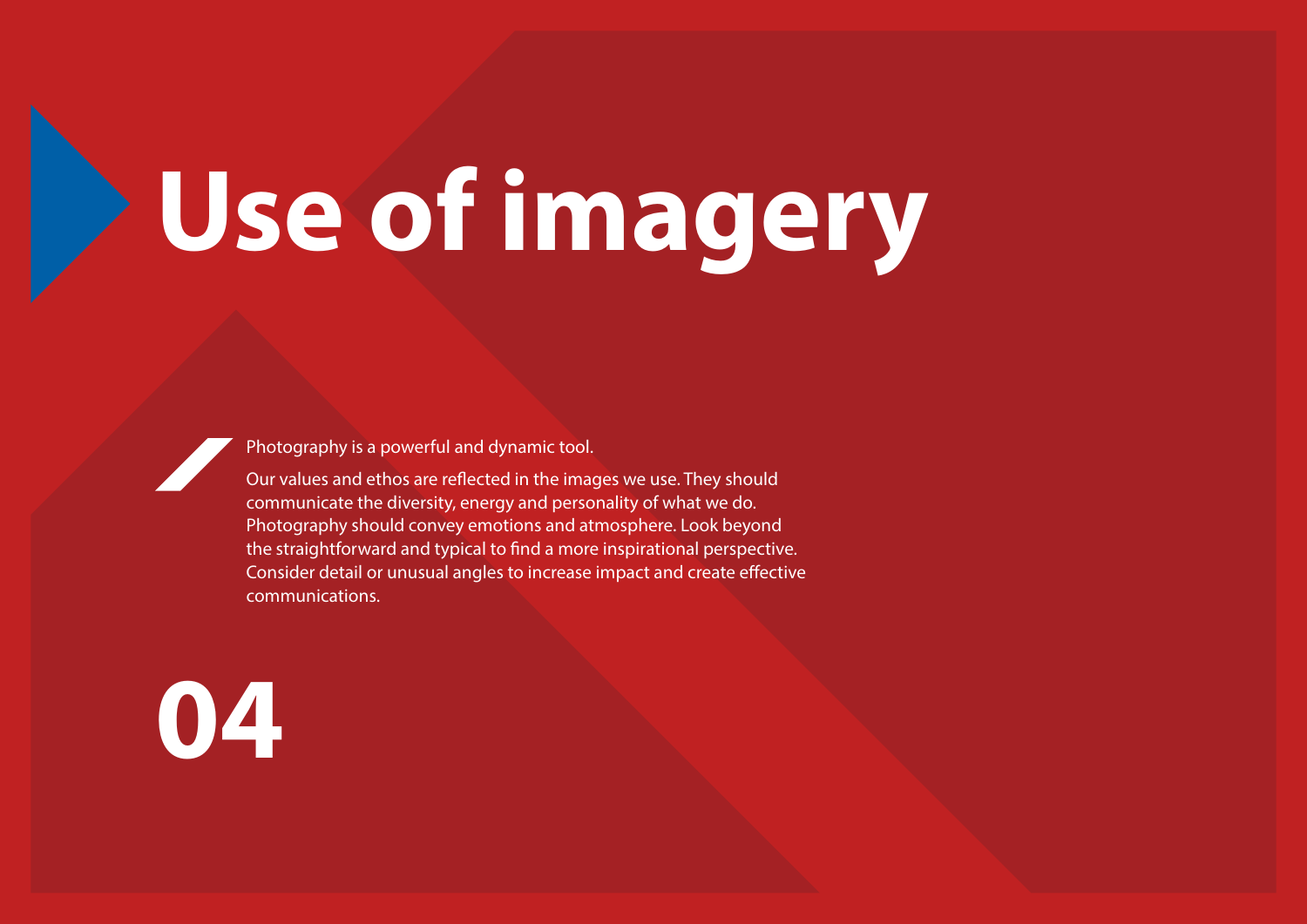### <span id="page-21-0"></span>**04.1 Our Image Style**

**driveformvt.com** Mesilla Valley Transportation



 $\equiv$   $\equiv$ 



### **Photography is a powerful and dynamic tool.**

Our images show MVT trucs, drivers, and staff in real-life situations. They should convey emotions, atmosphere and engage the audience. Images should feel observational and spontaneous rather than staged, and show the energy of the people who interact with MVT. Only use images that are relevant and add value. Ensure the content does not offend or alienate. Avoid clichés, and racial and gender stereotyping.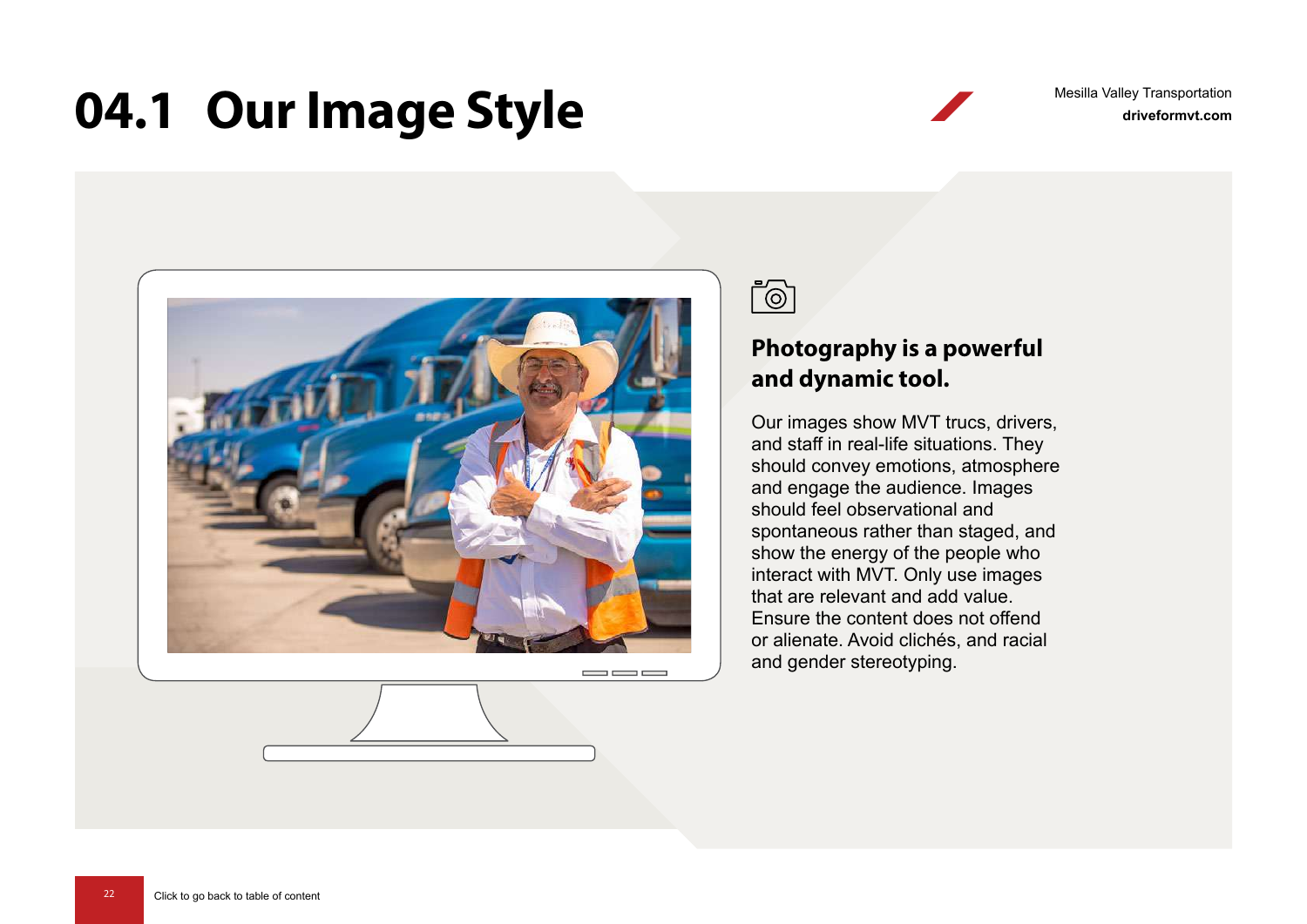**driveformvt.com** Mesilla Valley Transportation

#### **Image usage**

Important guidance regarding consent, usage and copyright issues can be found at driveformvt.com.



### **Technical considerations**

Images can be reproduced in full color, single color (monotone) and black and white. Images that are for use in printed materials should of sufficiently high resolution – 300 pixels per inch.